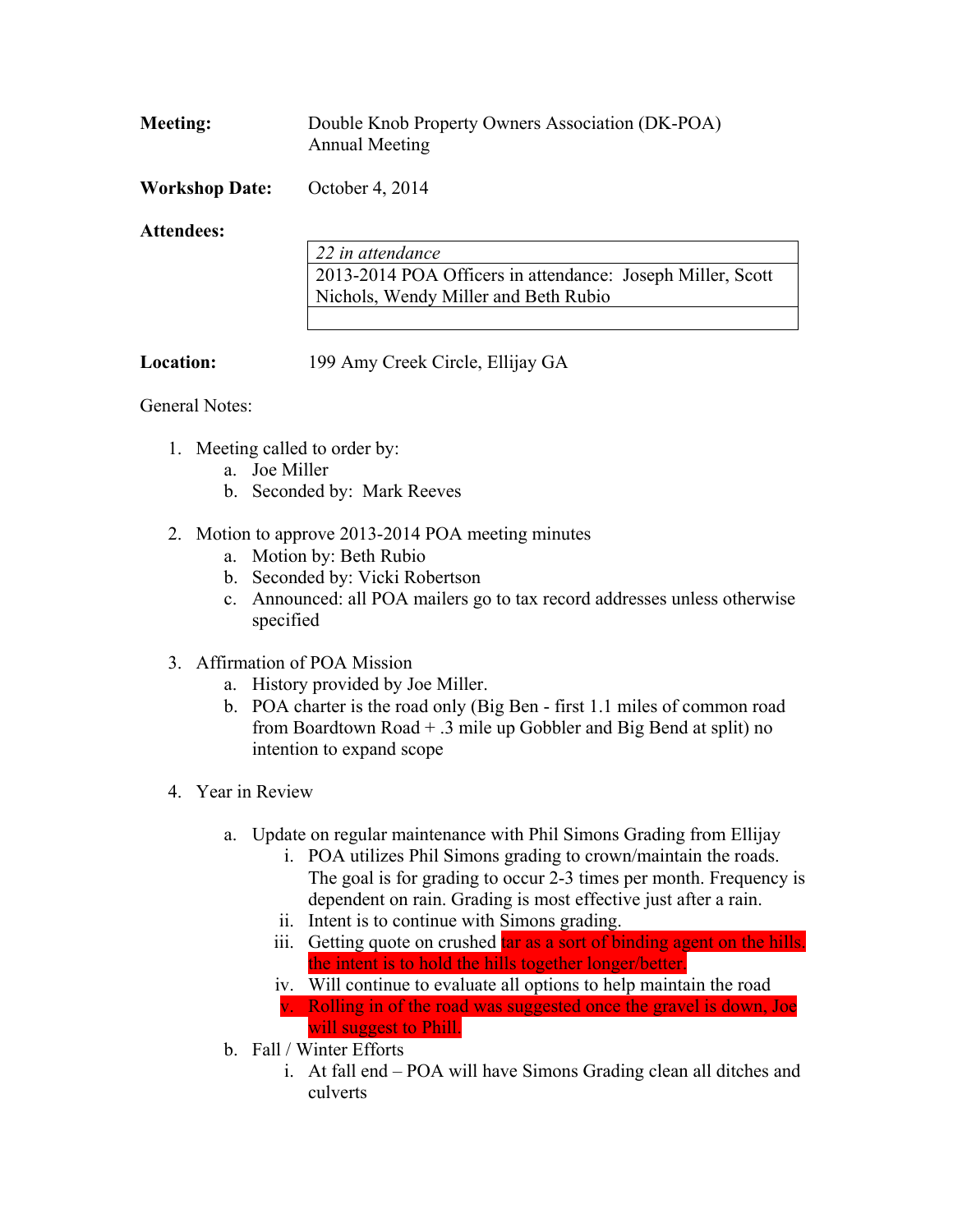- ii. Pre-winter POA will have Simons Grading add more gravel to the road
- c. Email Updates: Wendy Miller
	- i. POA will continue emails to provide updates to home owners; ask that owners provide updated emails if you want to receive the email updates
- d. Postcard Mailing
	- i. We are required 1x annually (due to being a LLC) to do a mailer; this will continue.
- e. Reminder: POA web site: www.doubleknobepoa.com
- f. Finance Update
	- i. Scott: \$62,459.68 in the bank between checking and money market accounts
	- ii. Last year's deposits were \$18,700.00 with expenses of \$19,436.66 with \$5, 000 transferred to the money market account.
	- iii. Scott reviewed comparisons of the last three years with the last two about  $$100.00$  differences on expenses.
	- iv. We can expect growth on the account 5-6k a year. We may need to have a discussion at some point on what to do with the increased dollars. Currently it is there for any emergency that may come up as a cushion should we ever need it.
- 5. Ongoing Next Steps / Needs
	- a. "POA Road Maintenance" sign; was added to the road just past the fire sign
		- i. Current: POA WEBSITE: DoubleKnobPOA.com
		- ii. Current: POA EMAIL: doubleknowpoa@yahoo.com
	- b. Email Communications
		- i. Will continue email campaigns, focus on email addresses
	- c. Volunteering
		- i. Thanks to Randal for continuing the front entrance work
		- ii. Reminder: Plastic jugs at entrance reminder are for watering the flowers; residents are encouraged to pour/refill as often as willing under a self-service model
	- d. POA post office box was changed to Blue Ridge for convenience purposes
- 6. Items For POA Membership Vote
	- a. Motion to remain with Simons and look into an alternative / back-up to look into a monthly frequency.
		- i. Seconded.
		- ii. Motion approved by all.
	- b. Motion to continue with current officers
		- i. Seconded